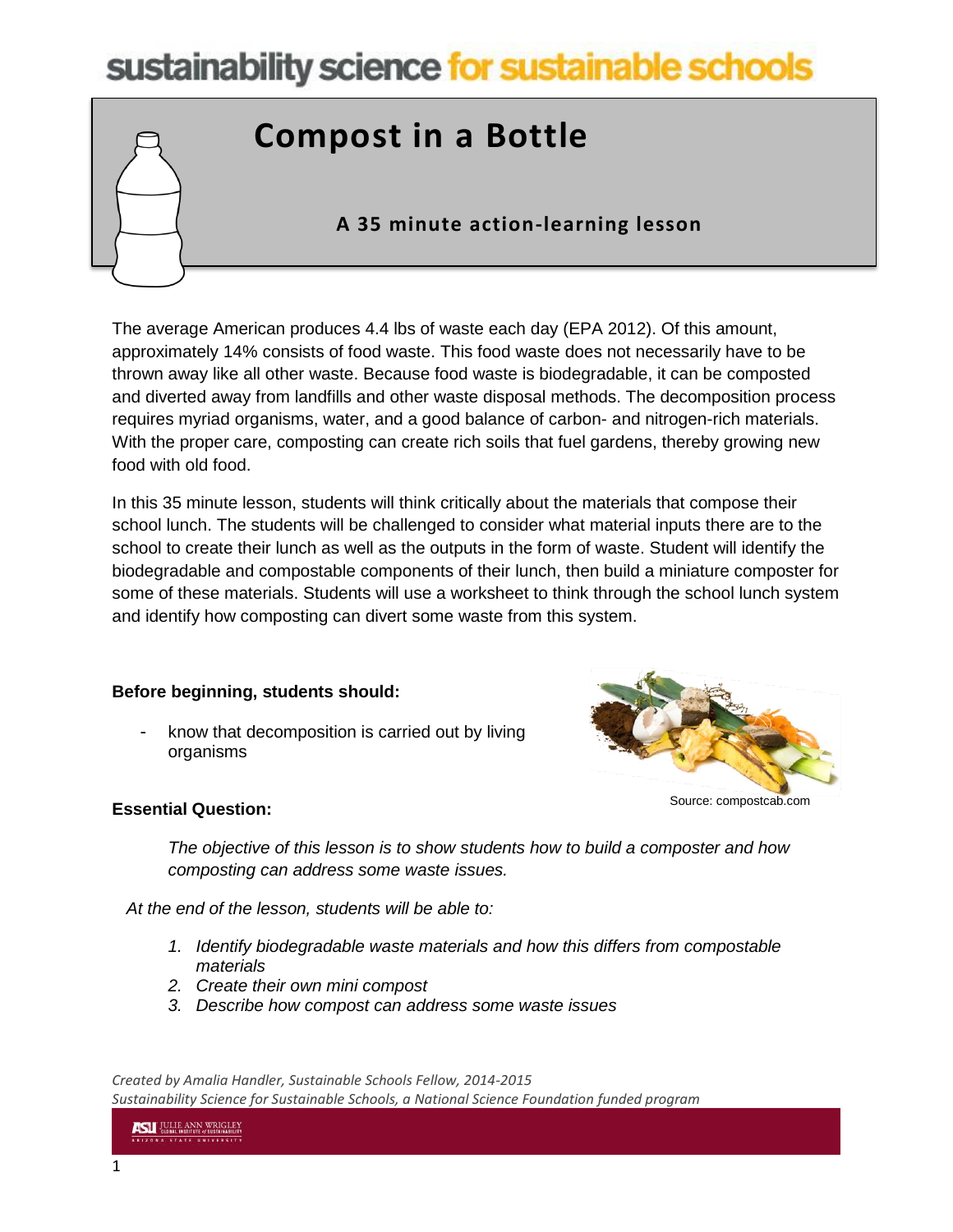**Standards Addressed:** *Science Strand 1: Inquiry Process, Concept 1: Observations, Questions and Hypotheses, Concept 2: Scientific Investigation; Science Strand 3: Science in Personal and Social Perspectives, Concept 2: Science and Technology in Society*

**Themes:** Systems dynamics, trade-offs

**Skills: Problem solving skills** 

#### **Key Vocabulary**

#### **Biodegradable: a material capable of being decomposed by living organisms**

**Compost: Decayed organic material used as plant fertilizer**

**Waste: material discarded as no longer useful**

**Recyclable: conversion of a material into a new usable form**

#### **Materials Needed**

- Compost in a Bottle\_Student Worksheet.pdf
- Compost in a Bottle\_Instruction Sheet.pdf
- 2 liter soda bottles (2 per compost)
- Tape
- Nail or other sharp object to poke holes in the soda bottles
- Scissors (1 pair per two students)
- Garden soil or compost soil
- Shredded paper
- Compostable materials (apple cores, banana peels, strawberry tops)

#### **Safety Precautions**

Be sure students use the sharp objects including scissors and nails with care.

#### **Teaching Instructions**

#### **Advanced Preparation**

Set out pairs of scissors, tape, nails, and bottles for each pair or table of students.

Position a bin of shredded paper and a bin of compostable material where accessible to students.

This lesson can be achieved in a shorter time-frame if the bottles are pre-cut.

#### **Engagement**

- 1. Handout a worksheet to each student.
- 2. Ask the students to read the first question of the worksheet and list some items

*Created by Amalia Handler, Sustainable Schools Fellow, 2014-2015*

*Sustainability Science for Sustainable Schools, a National Science Foundation funded program*

**ASLI** JULIE ANN WRIGLEY IZONA STATE UNIVERSIT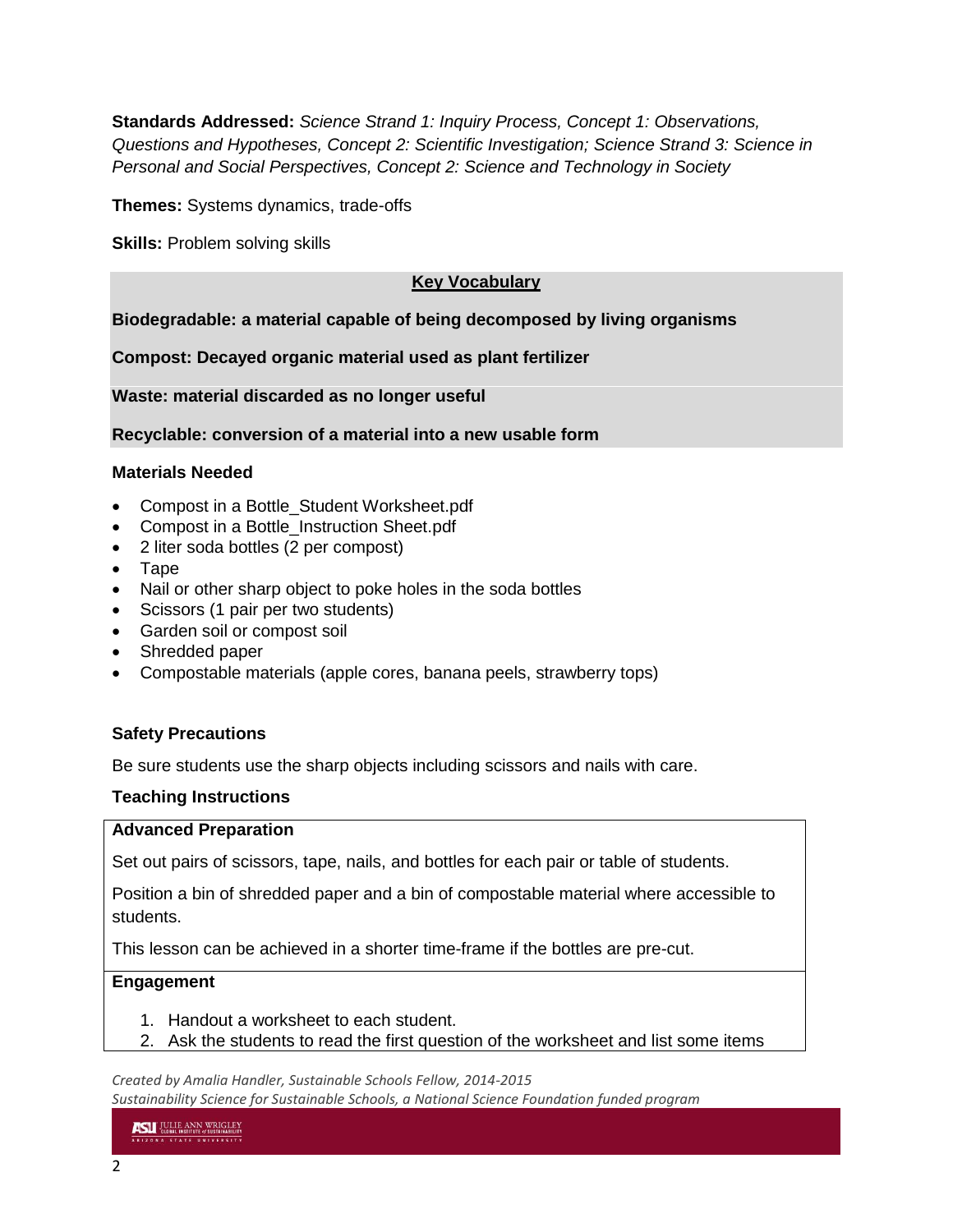- 3. Ask the students to share their list with the student sitting next to them or with the other students at their table
- 4. Solicit some responses from the class as a whole and record them on the board for the whole class to see. Typically, the students will only list food items.
- 5. Follow up this question by asking the student if there were materials associated with their lunch that weren't edible. Ask the students to add this to their list on the worksheet.
- 6. Give the students a minute to list some additional items, pair them to exchange answers with each other, then ask them to share their answers with the whole class. Again, record answers on the board.
- 7. Make the point that our lunch includes a lot of things that we can't even eat. Where does this stuff come from and where does it go when we're done with lunch?
- 8. Repeat the same list, pair, and share steps with questions 2 and 3 on the student worksheet. You may need to clarify that inputs and outputs do not have to be edible items.
- 9. Tell the students that they will do an activity to make their own mini composter and explore how this can address some of the outputs you have been discussing as a class.

#### **Explore**

- 10. Hand out the instruction sheet for building the composters
- 11. Instruct students to follow steps 1 though 4, before they actually fill the composter with soil, paper, and food waste

#### **Explain**

- 12. Ask the students what it means for a material to be biodegradable. Try comparing different materials based on how long it would take for them to break down into soil. Note that the process of decomposition requires living organisms.
- 13. Ask the class what "compostable" means and how is it different from biodegradable. Explain that some materials would be a nuisance in the compost such as:
	- a. Meat that would attract scavengers such as coyote, fox, vultures, or flies.
	- b. Dairy that would contribute to bad odor.
	- c. Materials that take a very long time to biodegrade such as fruit pits.
- 14. Ask the students why you have to add soil to the mini composter. Answer: the soil contains the organisms necessary to do the decomposition.
- 15. Based on this discussion, ask the students to answer question 4 on the worksheet about which of their lunch items can be composted.

#### **Extrapolate**

- 16. Complete the final steps to make the mini composter by place shredded paper, a handful of soil, and some food scrapes into the constructed bottle.
- 17. Ask the students to answer question 5 on the worksheet. Have the students write, pair, and share there answers. Make the connection here that composted soil can be used for gardening. The food you throw away can become the food you eat again!

*Created by Amalia Handler, Sustainable Schools Fellow, 2014-2015*

*Sustainability Science for Sustainable Schools, a National Science Foundation funded program*

**ASLI** JULIE ANN WRIGLEY **LIZONA STATE UNIVERSIT**